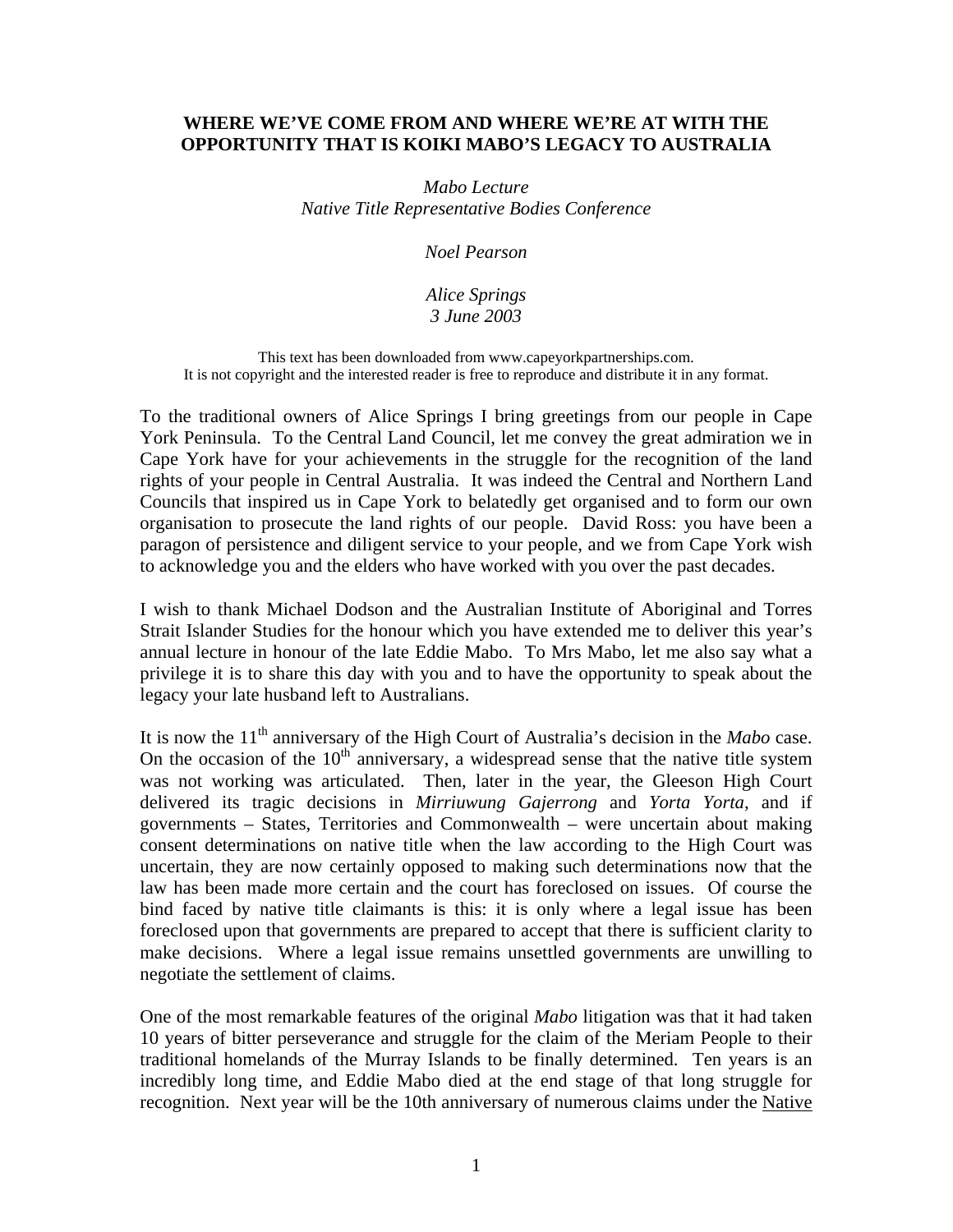Title Act that are a long way off from delivering any sort of recognition to the indigenous people's who have made them. On eastern Cape York, the Yalanji People's claim to their remnant homelands in the rainforests of the Wet Tropics of North Queensland, will enter its  $10<sup>th</sup>$  year of long-suffering and patience on the part of the traditional owners. This is despite the fact that the Yalanji put forward a proposal for an agreement that met the State's interest in creating new national parks on lands subject to native title. It is despite the fact that the Queensland Premier committed himself to a protocol to bring the deal to a conclusion within a set timeframe. The deadline originally set by the Premier is now almost two years past and the bureaucrats are no closer to settling Yalanji than they were when the original Yalanji proposal obtained the in-principle support of the Premier.

The question hanging over the heads of many leaders and advocates of native title claimants at this conference is the question of whether the hope of native title has been dashed. I suspect that the same question is harboured by those whose function it is to resist the recognition of native title. I am compelled to confront this question, but as an advocate for native title I must confess that it is difficult to discuss the question with the frankness that is needed. The question necessarily raises matters of critical strategic importance to those who are in favour of native title and whose function it is to achieve its recognition at law. How can questions of crucial legal and tactical importance to indigenous people be discussed in the midst of the opponents of native title from the natural resources industries and governments? I have never been able to comprehend why this conference is open to parties that are opposed to native title, and I and the Cape York Land Council have voiced our objections to this for a number of years now. If this is the one opportunity advocates for native title have to take stock of the strategic political and legal situation facing indigenous claims and to discuss potential solutions, then how is it that we invite those who are resolutely opposed to the legal rights of our clients to participate in these discussions? How naïve can we be? Have we not, with nearly 10 years experience of these miserable processes, yet learned that the interests of *our* clients and the policy of *their* clients are at mortal odds – one against the other? It would be one thing if we devoted as much time, attention and resources to convening confidential strategic discussions involving the interest of indigenous claimants – we could then afford the collegial dialogue with those who are contemptuous opponents of the rights of our people. But I know of no such other opportunities. It is like we are playing a game of pretend. They pretend that they are not resolutely opposing native title. We pretend the same thing in return. What do we think we are running: an objective, dispassionate university seminar? Or are we running native title claims where the opponents to these claims are ruthless, determined and resolute?

Despite these unsatisfactory circumstances, I am compelled to answer the question of what is left for native title after the High Court's decisions in *Mirriuwung Gajerrong* and *Yorta Yorta* as follows. Native title is not a dead issue. It will continue to represent a crucial factor in land tenure and use in Australia for many decades to come. It will still need to be dealt with so far as the development of natural resource industries are concerned. It will continue to be an impediment to development where indigenous groups have not given consent. However, indigenous people will need to develop alternative strategies, because allowing native title to continue as a delegated industry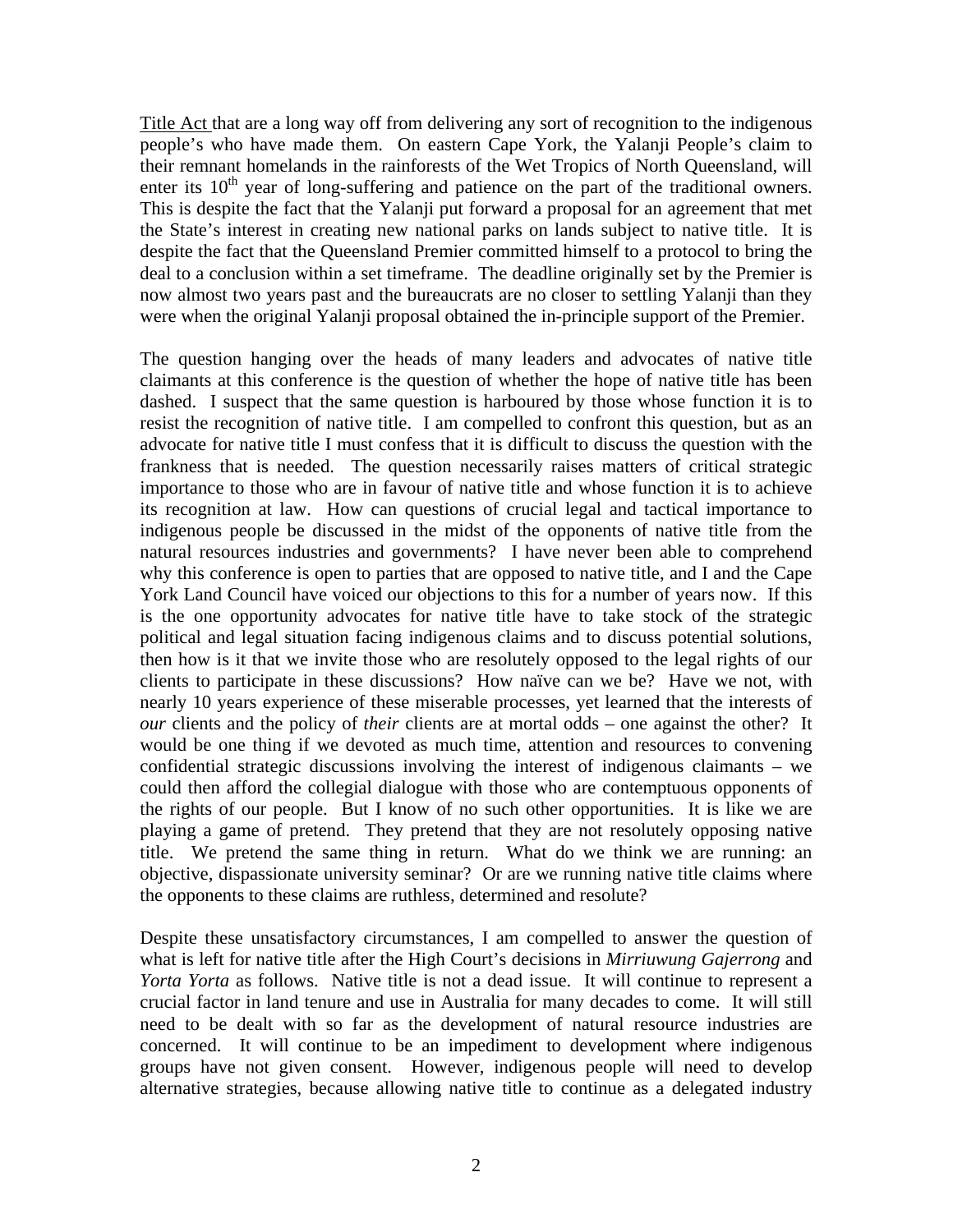involving lawyers and anthropologists as has been the case over the past 10 years, will get many of our clients nowhere.

Let me now go back and review where we have come from with native title.

# **The High Court decision**

There is no doubt in my mind that the High Court's decision of 3 June 1992 was correct and truly represented an opportunity to settle the question of land justice for indigenous people in the Australian nation. If the spirit, and I would argue *the law,* of *Mabo* had been faithfully implemented, then the High Court's decision would have fulfilled the hopes that many Australians held for settling this fundamental outstanding issue of land justice for indigenous people.

There were at least two reasons why I thought that non-indigenous Australians should have embraced *Mabo.* The first reason was that it was because native title and the *Mabo*  decision was the product of their heritage – the English common law heritage of this country. How could they repudiate their own law? If their legal traditions delivered justice – why would they not claim it as theirs? The second reason was that native title could never result in anyone losing any legal rights they held in land or in respect of land. Where native title existed in its own right under the common law or where native title coexisted with other tenures, the native title could not result in the extinguishment or any derogation whatsoever of any rights granted by the Crown or by legislation. So why wouldn't non-indigenous Australians embrace a title which could never dispossess them of their own accrued rights and titles?

We forget this second point too easily. In fact it is probably not even a matter of forgetting, because we have never planted this point in our own heads in the first place – and we have never succeeded in getting Australians to understand this truth: the truth that native title is not about anyone else losing any legal rights that they have accumulated in the 200 years since colonisation. We have never convinced anyone of the truth that native title is all about the balance, it is all about the remnants, it is all about what is left over – and no finding of native title can disturb the rights of any other parties other than the Crown.

And land rights have never been about dispossession of the colonisers and their descendants. Whether it be statutory land rights or common law land rights – these land rights have always been focused on remnant lands.

So why such bitter and expensive struggles over remnant lands? This is the question white Australians must ask themselves. And an ancillary question is whether white Australians feel that it is important that our nation settles the longstanding question of indigenous land justice. Because history tells us – all over the planet – that land injustice is one of those tenacious wounds that never heal if no honest justice is done. If there is no just compromise, then land injustice will plague our nation long into the future.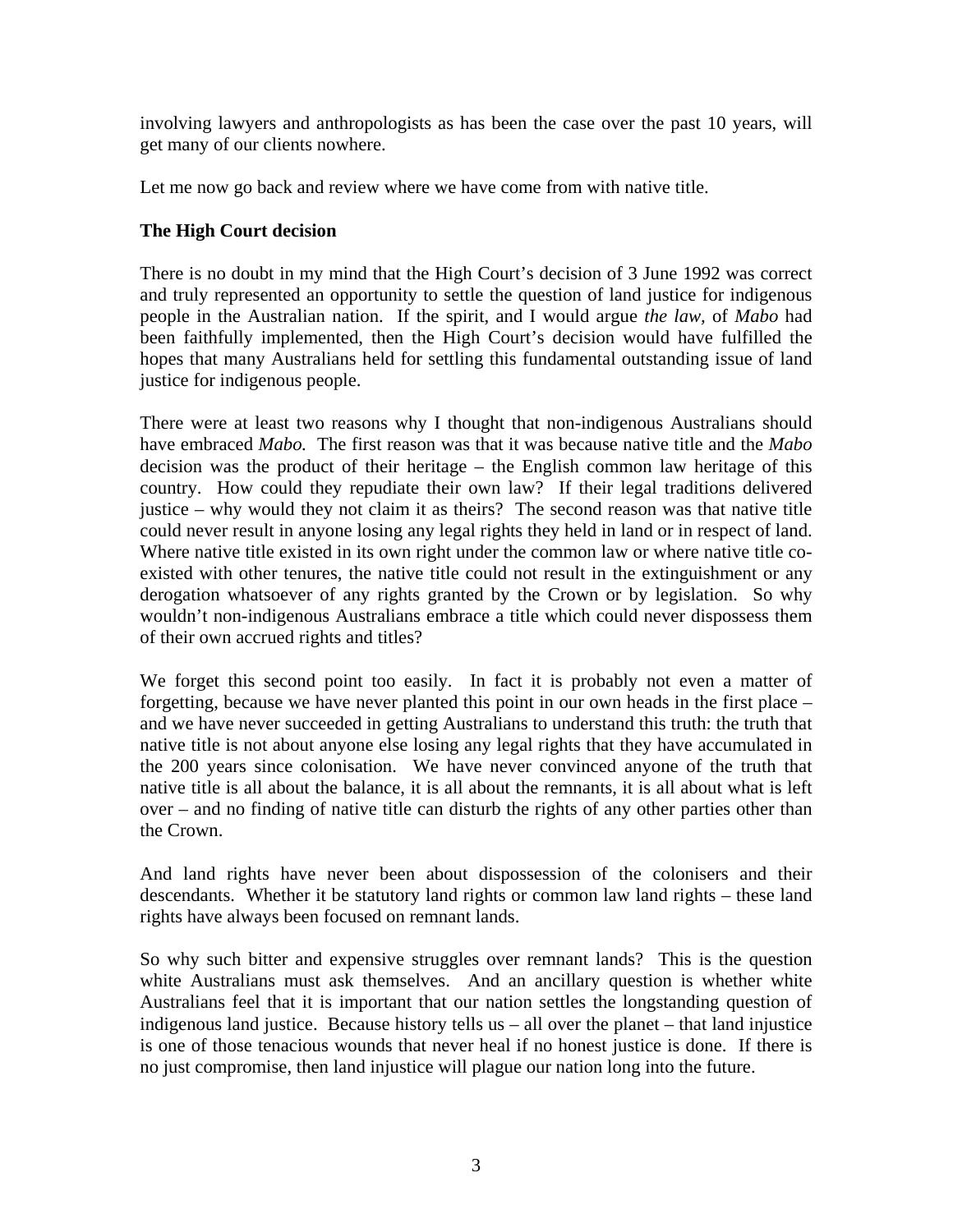What Eddie Mabo had achieved with the *Mabo* decision was that he had forged the opportunity for a just compromise. From the common law of Australia, the Murray Island plaintiffs had constructed the best possible framework for the Australian people to settle the grievance in relation to land. That broad framework encompassed three principles that underpinned the compromise: non-indigenous people get to keep all of their legal rights and titles in relation to land, indigenous people get recognition of any remnant rights and titles, and Crown-derived titles and native title co-exist in certain situations where the Crown interest prevails over the native title interest in the event of any inconsistency. I have often expressed this as the white fellas keep their land rights, the black fellas get what is left over, and we share some categories of land where the Crown title prevails over the native title in the event of conflict.

Why is this form of compromise not reasonable? Why have white Australians and their governments resisted this compromise? Do we not feel anxious about losing the opportunity that is Eddie Mabo's legacy to us as Australians – white and black?

I would like to now briefly review the problems with the responses of the Commonwealth Parliament, indigenous people and the courts to the opportunity that native title represented. Let me first turn to

# **The problems with Parliament's Response**

The Commonwealth Parliament's response to *Mabo* was the enactment of the Native Title Act in 1993, which was then of course amended in 1998.

The strengths of the Parliament's response were:

- 1. Recognition of common law rights
- 2. Protection against wholesale extinguishment by hostile governments

It was the protection against wholesale extinguishments that was the greatest strength of the NTA. The prospect of State and Territory governments enacting legislation to extinguish native title was the gravest threat against which indigenous leaders fought during ructions leading up to the enactment of the 1993 Act. After all, the then Australian Mining Industry Council's position was that native title had to be extinguished within mining leases, despite the fact that mining leases never extinguished any other form of underlying tenure. And of course the Western Australian Government had enacted its Land Titles and Traditional Usages Act which attempted to extinguish native title across the whole of Western Australia. In the *Native Title Act Case* Richard Court's Act was struck down and the effectiveness of the NTA in protecting native title against extinguishments by hostile governments was affirmed.

The Fundamental Problems with Parliament's response were as follows:

# 1. The unfair allocation of certainty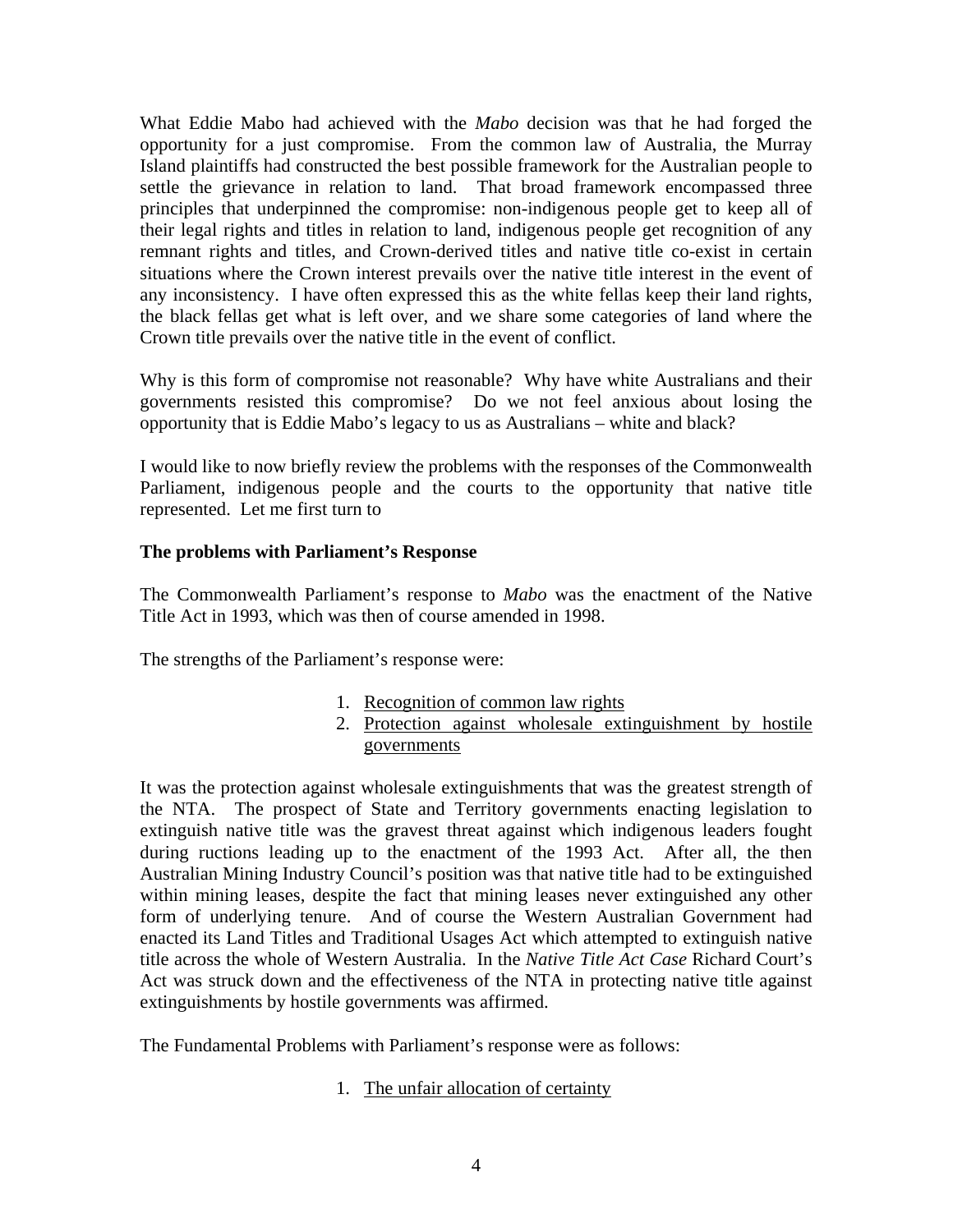This is probably the greatest failing of the native title system in Australia. Certainty has been unfairly allocated – and the judiciary are completely blind to these facts. Native Title legislation gives protection against hostile extinguishment to indigenous people, but it gives certainty of the existence and indefeasibility of title to non-indigenous people. Wherever non-indigenous titles were subject to any question as to their validity, and as to the scope of the rights to which they gave rise – the legislation provided certainty. All the certainty that was provided to native title, was protection against extinguishment.

And certainty for non-indigenous rights and interests – including the rights and interests of the Crown – was guaranteed up-front: in the NTA. They did not have to go through any procedures or meet any tests, or prove any legal rights, before they obtained their certainty. Certainty kicked in on day one of the legislation. In contrast, whether indigenous people held any native title and what those interests amounted to, was left uncertain and had to be proved.

And it was not only the vested rights of non-indigenous people and the Crown that was afforded certainty. It was also a whole range of expected rights and interests that were made certain through the broad definition of "past acts", especially of course with the 1998 amendments.

The extinguishment of native title was made certain in the legislation, but the existence of native title was not. All that was guaranteed was protection from hostile extinguishment.

This whole unfair allocation of certainty is testament to the fact that indigenous people – in 1993 and in 1998 – were preoccupied with the primary struggle to protect native title from extinguishment. Protection was what we got out of the certainty deal. Of course our opponents on behalf of the Crown and on behalf of industry got a lot more out of the certainty deal than protection of their rights from extinguishment or defeasibility. They got certainty as to the definition of their rights and as to the impact that any native title would have on their rights.

### 2. The granting of party status to third party interests whose rights and interests were already secured under the common law – or by the NTA

This point too is lost on the judiciary and in the public understanding of the native title claims process. As I have already discussed, the native title claims process is not a true litigation in the sense that one party may win and the other party may lose. The nonindigenous third parties can *never* lose any rights of interests that they hold. It is only the indigenous parties that can ever lose a case. All that the non-indigenous third parties have to lose in any litigation is an argument to the effect that there is no native title. But if they have legal rights and titles, the validity and utility of these rights can *never* be affected.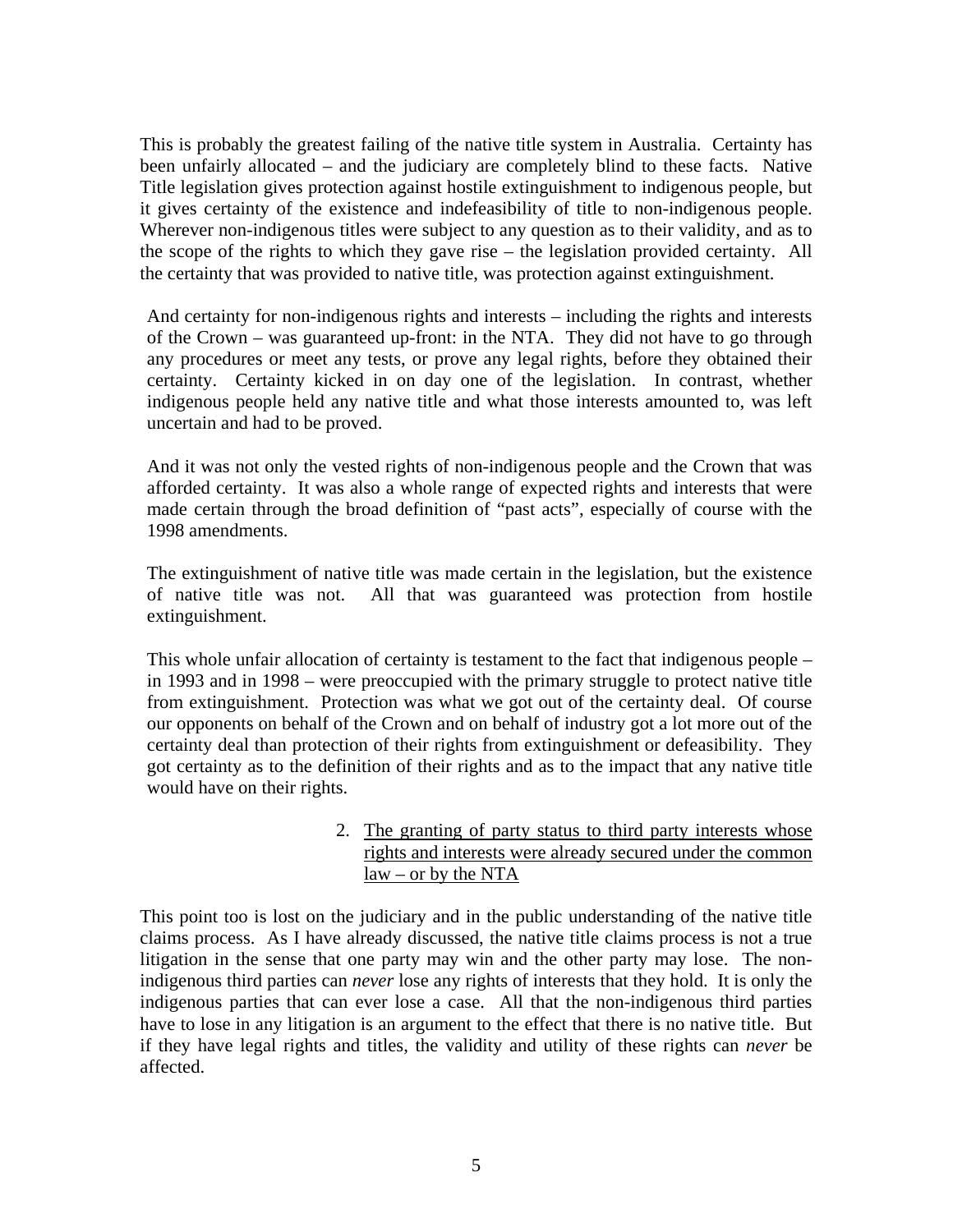The validity and utility of these third party rights and titles was first guaranteed at common law by the *Mabo* decision itself. We can take *Mabo* as authority for the law that rights and interests granted by the Crown or by legislation cannot be invalidated or derogated from by the existence of native title.

The only real uncertainty that existed was due to the effect of the Racial Discrimination Act 1975 (Cth), but of course the validation provisions of the NTA operated to cure any uncertainties caused by the RDA.

So if all of the rights and interests of the third parties are guaranteed at law and can never be affected by a finding of native title – why are third parties allowed to become parties to native title claims? Why are they treated by governments and the courts as if they have rights and interests that are at stake – when they do not? Why are they funded by the Commonwealth Government to represent themselves in these claims?

Experience has shown that if there is a third party that (a) has all of his rights and interests already guaranteed at law and therefore he can never lose anything, and (b) has all of his costs paid for by the Attorney General of the Commonwealth – then of course these third parties are not going to be amenable to negotiated settlement of claims, and will resist recognition until the cows come home, or the native titleholders have surrendered most of their rights.

# 3. Procedures rather than substantive rights

This is of course another feature of the legislation: it is full of procedures rather than substantive rights for native titleholders. I will deal with the transaction and opportunity costs which the country pays for in relation to this aspect of the legislative scheme, later in my talk.

# 4. The suspension of the Racial Discrimination Act and the breach of the International Convention

I will not expand at length on this problem with the legislation, but I will make two comments. Firstly, I wish to say that Geoff Clark, Les Malezer and others who brought this issue to the attention of the CERD Committee must be commended for their advocacy. Indeed ATSIC's Native Title Unit and particularly the work of Greg Marks was crucial, and as a long-distance observer of this process, I can only say that the prosecution of this issue was done diligently and with great perseverance. They have highlighted the fact that Australia is in breach of the International Convention on the Elimination of All Forms of Racial Discrimination. This is an issue that the nation will never escape or be able to hide in the long term, even if it is difficult to raise as an issue of domestic importance in the present. Secondly, it is my view that the RDA problem is not just a 1998 problem, it was a problem with the 1993 legislation as well. I do not accept the political argument that was constructed at the time that the 1993 legislation amounted to a "special measure" within the meaning of the Convention, whereby the beneficial provisions of the NTA somehow cured the suspension of the RDA in relation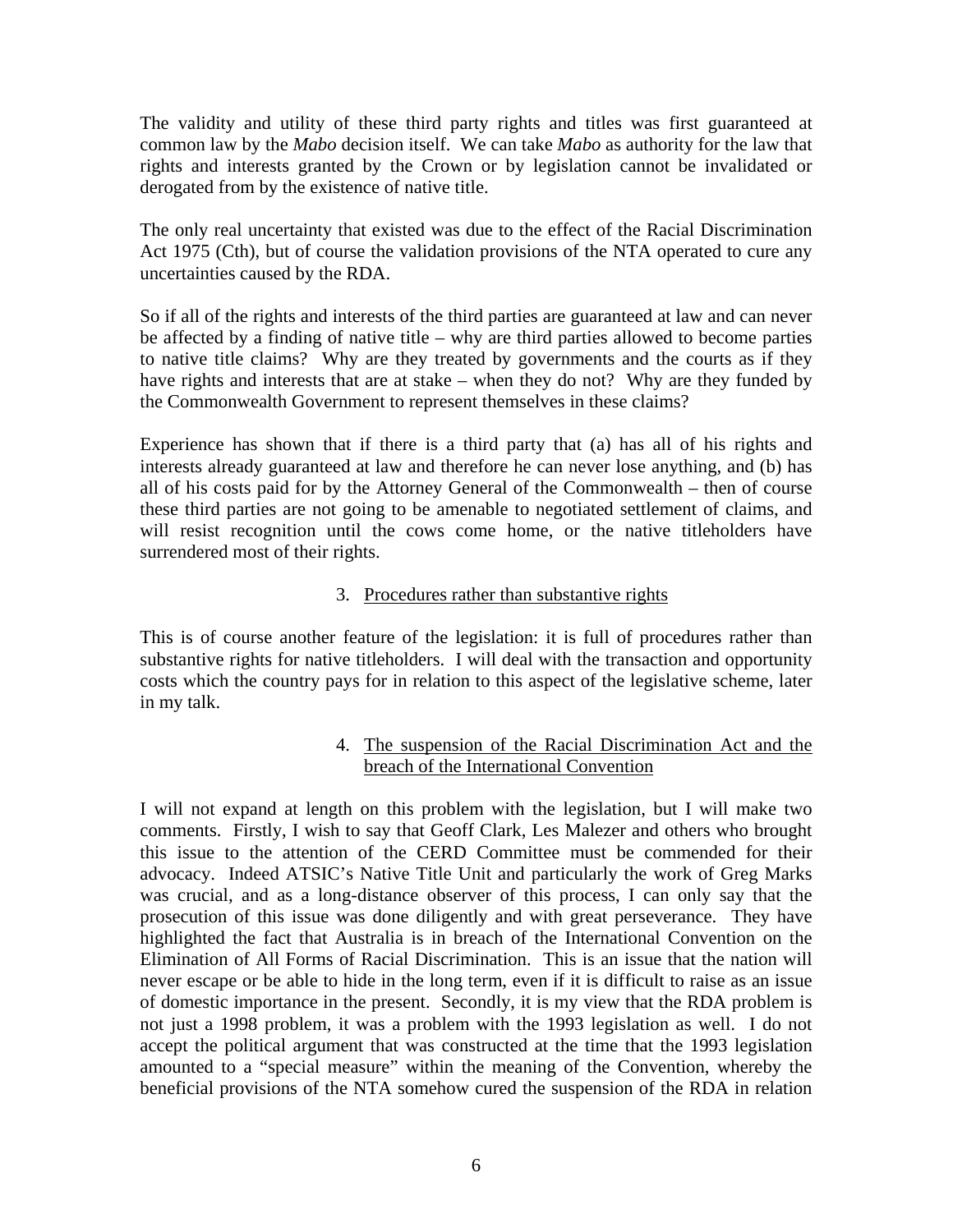to its validation provisions. The fact is that suspension of the RDA was seen in 1993 as the only way that the validation provisions could be made absolutely certain. The 1998 amendments simply widened the provisions in the NTA which were not made subject to the RDA. My point is that the racial discrimination problem with native title legislation in Australia is a problem of the ALP as much as the Coalition, and the country will need to find a resolution for this issue. The country will have to find a way of validating titles without discrimination against indigenous people by suspending the application of the RDA in relation to native title – but not in relation to any other titles. Otherwise we will remain in constitutional terms, as we exist today, no different from Zimbabwe, in that we sanction racial discrimination in relation to how our Commonwealth laws deal with land title.

Let me now briefly summarise

# **The problems with the Indigenous Response**

1. Disputes and conflicting, overlapping claims: the inability to control greed and power struggles, and the lack of strategic leadership by Representative Bodies

The way in which claims were organised, lodged and prosecuted by indigenous groups and their advisors following the enactment of the 1993 legislation could not have been more harmful to indigenous interests. We failed to control greed and the power struggles within and between claimants groups, not the least between conflicting parts of families. The Representative Bodies largely failed to provide any strategic leadership to address the emerging problems – though this was of course very hard after 1993 when freelance lawyers roamed the countryside picking off clients and setting them off against rivals, including the Representative Bodies themselves. The 1998 amendments helped to put more rigour into the process, but many of the claims that are registered were prepared with about as much planning, strategy, forethought and consultation as went into the European dismemberment of colonial Africa.

The legacy of this madness and the problems that they represent for the future conduct of these claims still remains an outstanding responsibility for the Representative Bodies and the claimants. There is no use just hoping that litigation will provide resolution instead of subjecting all claims to proper research and intra-indigenous consideration and mediation.

I was recently struck by some comments made by the late Professor Bill Stanner in a note on *Aboriginal law and its possible recognition* where he concluded as follows:

"The social situation of many Aborigines will change with rapidity over the next decade. Many will die wealthy, in possession of money or other assets for which their traditional law provides no disposal-procedure. There will be conflicts of interest between Aborigines which may be insoluble unless their own doctrine of what I have termed rights, duties, liabilities and immunities can be developed.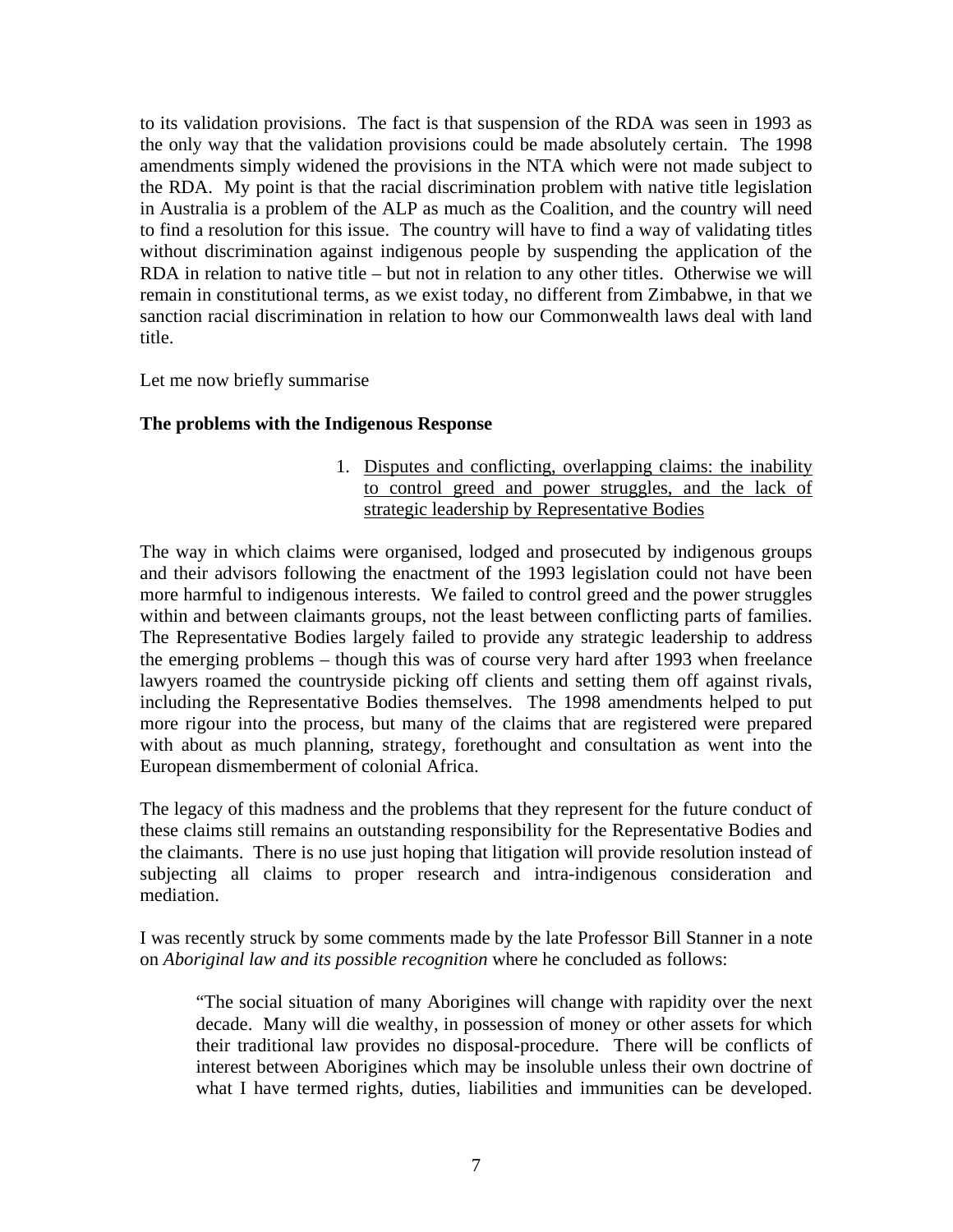The 'Aboriginal problem' thus goes beyond the 'retention of their traditional lifestyle': there is a problem of development as well as one of preservation."

We have so far failed to develop our own doctrines to deal with our lands and resources as commercial property, which can be accumulated and developed. Greed and conflict will continue to plague our people as long as we fail to confront Professor Stanner's prescient advice.

### 2. The failure of indigenous leaders and organisations to resist the development of a second-rate native title legal and consultancy industry

I will not go on at length about the problem being that the native title legal and consulting industry that sprung up in the wake of the NTA is at best, second-rate. It is a generalisation that does not do full justice to everyone; but it must be our predominant conclusion. My main point is not just that the quality of the professionals who have been involved on the indigenous side has been poor – often they are not – but it is the failure of indigenous leaders and organisations to control their actions and activities. Having protected native title through the legislative battles, the indigenous leadership then delegated to the lawyers and the consultants the whole responsibility for prosecuting native title. And we allowed an unaccountable, undirected, often wasteful, industry to develop around native title claims – and failed to insist on strategic leadership. That we have ended up in a hole is in considerable part the consequence of poor strategic, intellectual and political organisation on our part.

### 3. The failure to develop a high standard legal discourse on the common law meaning of native title

This point is related to the previous point. The Australian legal and intellectual discourse on the common law meaning of native title in my view is *embarrassing* compared with the Canadian discussion. Most of the discourse and publications since 1993 have centred on procedural issues arising from the legislative framework. There has been comparatively little quality discussion of the common law. We have no equivalents to Kent McNeil and Brian Slattery of Canada. In fact Kent McNeil's few commentaries on the Australian law represent the best that there is. And the Australian academic and intellectual discussion of native title has had *no impact* on the judiciary, in the way that the Canadian commentators have had on the decisions of their Supreme Court.

Of course the publications and commentaries produced by the onetime research division of the National Native Title Tribunal and the Centre for Aboriginal Economic Policy Research did not answer the need for a high quality discourse on the meaning of native title at common law. There are still today so many crucial conceptual issues that remain unresolved and unarticulated in native title. These issues are just left dangling – we hope that the courts will give meaning and clarity in the absence of any serious consideration from advocates for native title.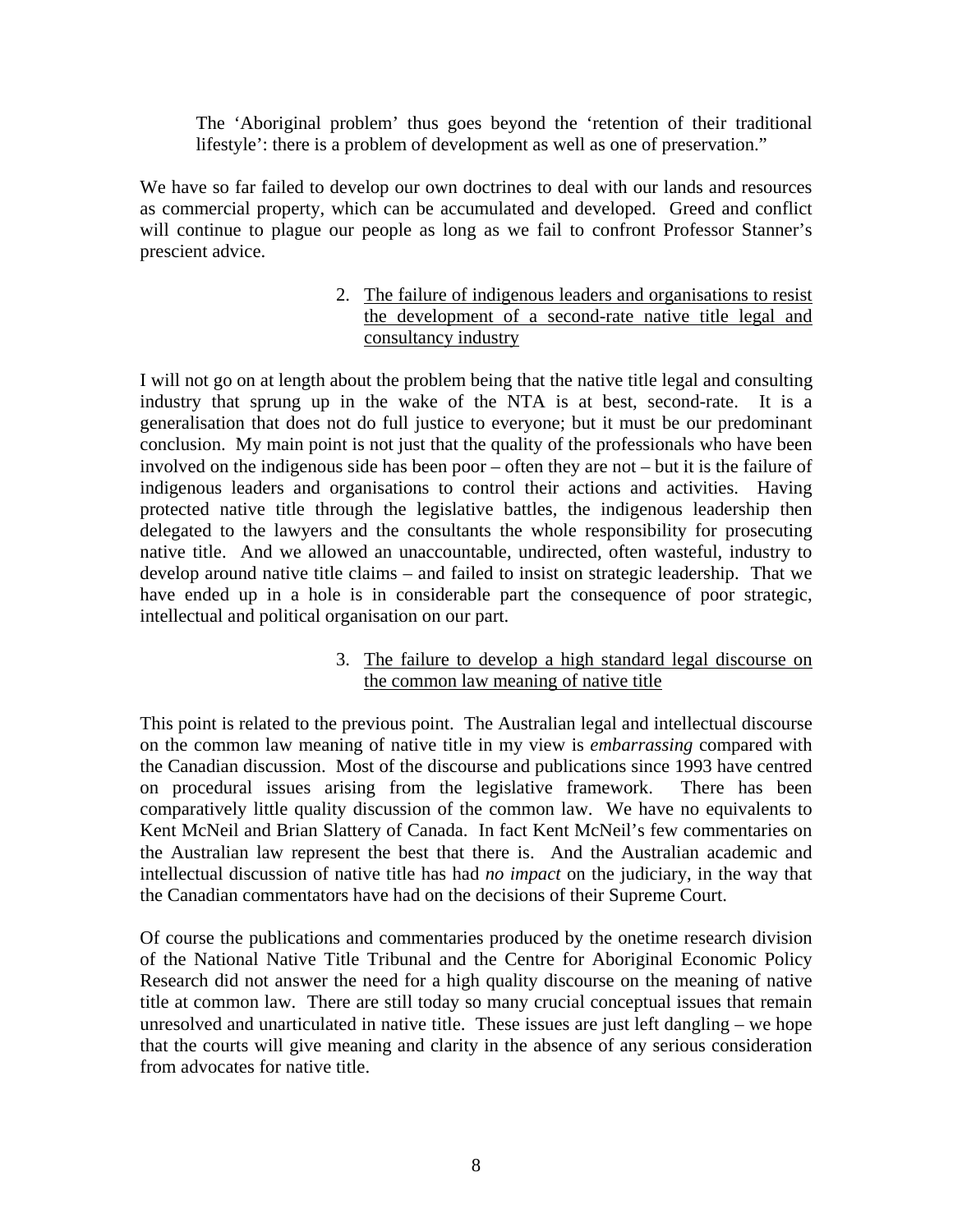#### 4. Poorly argued test cases

I particularly have a problem with the way in which the interpretation of section 223(1) of the NTA was approached in the test cases that went before the High Court, but I will expand on my complaints in the next section.

I turn now to

# **The problems with the response of the Courts**

### 1. Discriminatory conceptualisation of native title by misapplication of the common law

Fundamental to the ruling in *Mabo* was the High Court's refusal to allow the social and cultural organisation of the indigenous peoples of Australia to preclude them from recognition of their land entitlement surviving the acquisition of sovereignty by the Crown. Indeed the High Court explicitly rejected the decision of the Privy Council in *Re Southern Rhodesia* to the effect that there may be societies that are "so low in the scale of social organisation" such that the common law could not recognise them as having rights and interests in land.

In this rejection of *terra nullius* on the basis of prejudicial assessments of social and cultural organisation Justice Brennan made strong declarations on behalf of the common law of Australia, when he said that the common law could no longer be, nor seen to be, "frozen in an age of racial discrimination". This was an important rejection of discrimination concerning the law of native title.

The problem with the application of this principle of non-discrimination is that whilst it has been applied in respect of the question of *whether Aboriginal title survives sovereignty* – where social and cultural organisation is irrelevant to whether there be recognition by the common law – it has not been applied to *the form of Aboriginal title which survives sovereignty.* 

On the question of form of title, native title has been devalued and discriminated against by reference to the different social and cultural organisation of indigenous Australians. The very discrimination in *Re Southern Rhodesia* is maintained against Aboriginal people so that the content of their title is less than the content of non-indigenous titles derived from the English legal tradition. This is done by reference to indigenous laws and custom. You only get what you can prove your indigenous laws and customs entitle you to – and it is the laws and customs that existed at the time of sovereignty that must be proved.

This is blatant racial discrimination of the very kind articulated in *Re Southern Rhodesia.*  It is discriminatory for at least two reasons.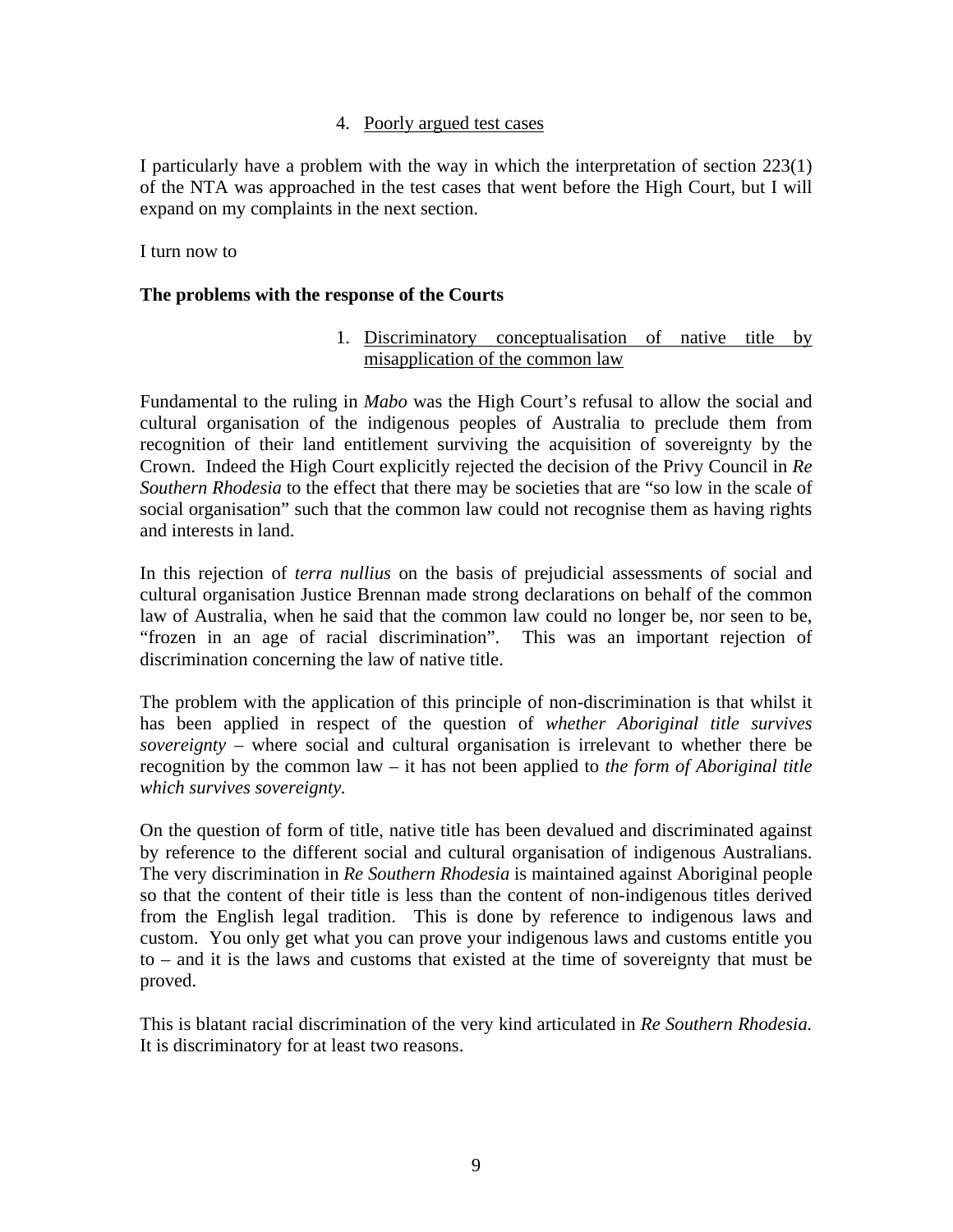Firstly, why should the indigenous conception of ownership of land be any less comprehensive than that of landholders in the English legal tradition? It can only be through miscomprehension and all of the difficulties of the fact-finding process of the courts, that courts can say that indigenous people owned the land in any sense less than possession. But it is this very miscomprehension and the difficulties of process that are resulting in native titles being determined to be less than ownership. And the courts are able to carry out this discrimination by saying that these minimal rights are what the traditional laws and customs of the people have disclosed as a matter of fact. But what people – of whatever social and cultural organisation – do conceive of their occupation and possession of land as being anything less than what the holder of a fee simple would conceive of? As against the world, the conception of possession of the Englishman, the Trobriand Islanders, the nomadic peoples cited by Justice Brennan in the *Western Sahara Case,* and indeed the Aboriginal peoples of Australia, is a universal conception. This is what Justice Brennan meant when he said in his classic statement in *Mabo:* "Land is susceptible of ownership, and there are no other owners".

The second reason why this approach to the content of native title as a lesser right than would be accorded to a fee simple holder of title, is discriminatory, is that it fails to apply the common law principle that it is occupation which gives rise to possession. It matters not what the nature of the indigenous social and cultural organisation may be, it matters not what arcane and idiosyncratic laws and customs the indigenous people may have governing their internal allocation of rights, interests and responsibilities amongst their members. It matters not whether it is an English Lord slaughtering innocent fowls on his estate, or whether it is an Australian Aborigine standing on one leg in the sunset on his father's ancient homelands – *the title is the same*. The common law is only concerned to presume possession in those who are in occupation. And the content of this possession is not determined by the nature of the occupation, and certainly not by the laws and customs of the occupants. The form of the title is the title which occupation affords, which is possession.

But this is not how the Australian courts have approached native title. They have recast the prejudice in *Re Southern Rhodesia* so that prejudice against social and cultural organisation is used to justify indigenous Australians being accorded a *lesser* form of ownership than would be accorded by the common law to someone who was in wrongful occupation, such as that of an adverse possessor.

# 2. Stripping native title of any economic meaning or benefit

The courts have reduced native title to what they conceive of as a "fragile" social and cultural artefact, not a legal title to land that encompasses any economic meaning or benefit. And of course the whole mediation and negotiation process with governments and third parties leading to consent determinations, is resulting in native titles being stripped of almost all economic or commercial meaning. The position taken by the courts in their discriminatory conceptualisation of native title stands in stark contrast to the decision of the Supreme Court of Canada in *Delgamuukw* which affirms that communal native title involves the right to possession, of the surface and the subsurface.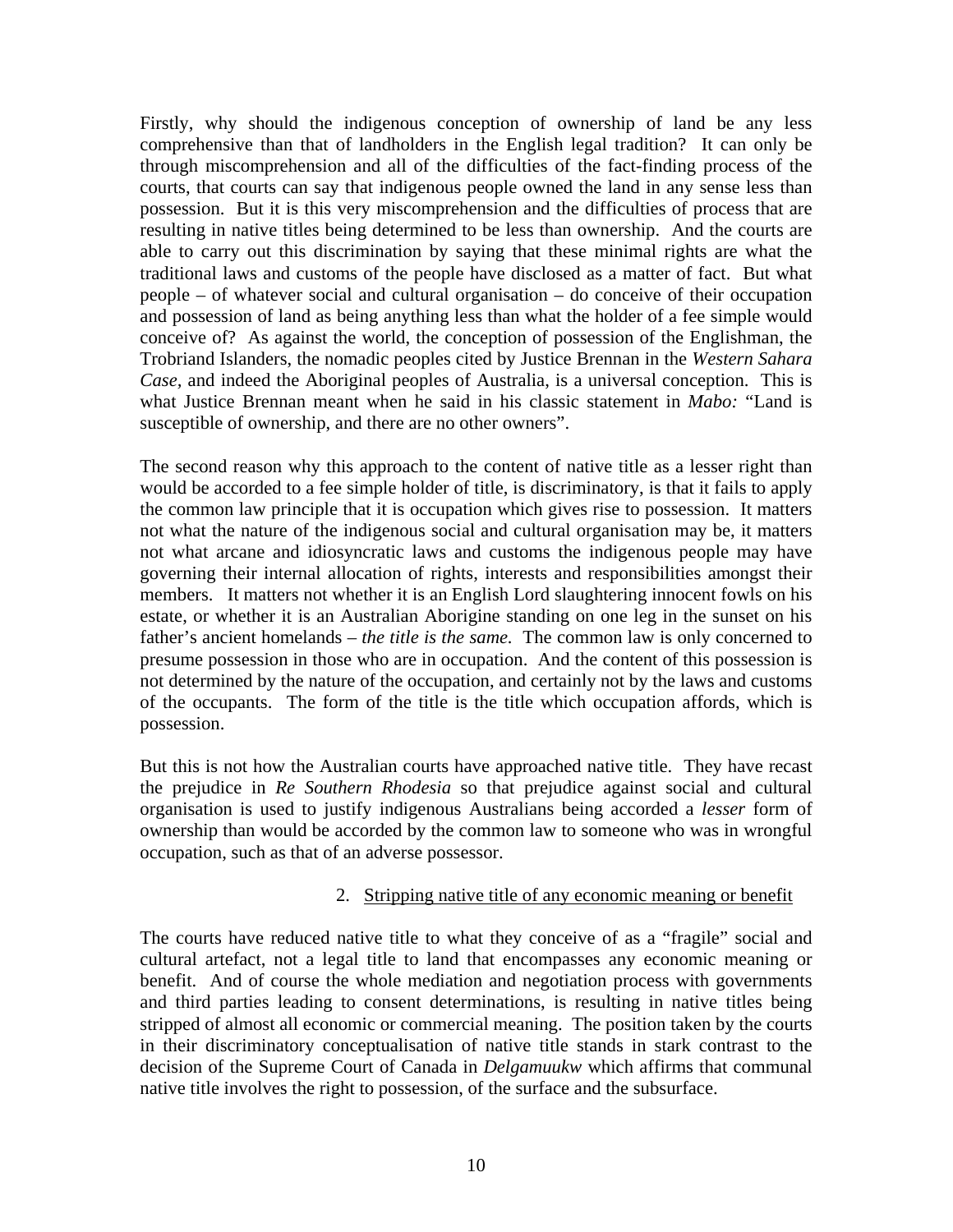3. Failure to see and implement *Mabo* as a reconciliation of the Crown acquisition of the country with the pre-existing occupation of the indigenous peoples

In Canada, the Supreme Court has treated Aboriginal Title as a special responsibility of the court and the Chief Justice has repeatedly referred to it in terms of "reconciliation".

In *Delgamuukw* Chief Justice Lamer laid down what is a fundamental, overarching principle of Aboriginal Title. His Honour said:

"In cases involving the determination of aboriginal rights, appellate intervention is also warranted by the failure of a trial court to appreciate the evidentiary difficulties inherent in adjudicating aboriginal claims when, first, applying the rules of evidence and, second, interpreting the evidence before it. As I said in *Van der Peet*, at para. 68:

In determining whether an aboriginal claimant has produced evidence sufficient to demonstrate that her activity is an aspect of a practice, custom or tradition integral to a distinctive aboriginal culture, a court should approach the rules of evidence, and interpret the evidence that exists, with a consciousness of the special nature of aboriginal claims, and of the evidentiary difficulties in proving a right which originates in times where there were no written records of the practices, customs and traditions engaged in. The courts must not undervalue the evidence presented by aboriginal claimants simply because that evidence does not conform precisely with the evidentiary standards that would be applied in, for example, a private law torts case.

The justification for this special approach can be found in the nature of aboriginal rights themselves. I explained in *Van der Peet* that those rights are aimed at the reconciliation of the prior occupation of North America by distinctive aboriginal societies with the assertion of Crown sovereignty over Canadian territory. They attempt to achieve that reconciliation by "their bridging of aboriginal and nonaboriginal cultures" (at para. 42). Accordingly, "a court must take into account the perspective of the aboriginal people claiming the right. . . . while at the same time taking into account the perspective of the common law" such that "[t]rue reconciliation will, equally, place weight on each" (at paras. 49 and 50)."

This statement of fundamental principle, and of course its very important guidance for the proof of native title, puts to shame the Australian High Court's desultory comments in relation to proof in the *Yorta Yorta* case. This is what Chief Justice Gleeson, and Justices Gummow and Hayne said in this most recent case on the question of evidence: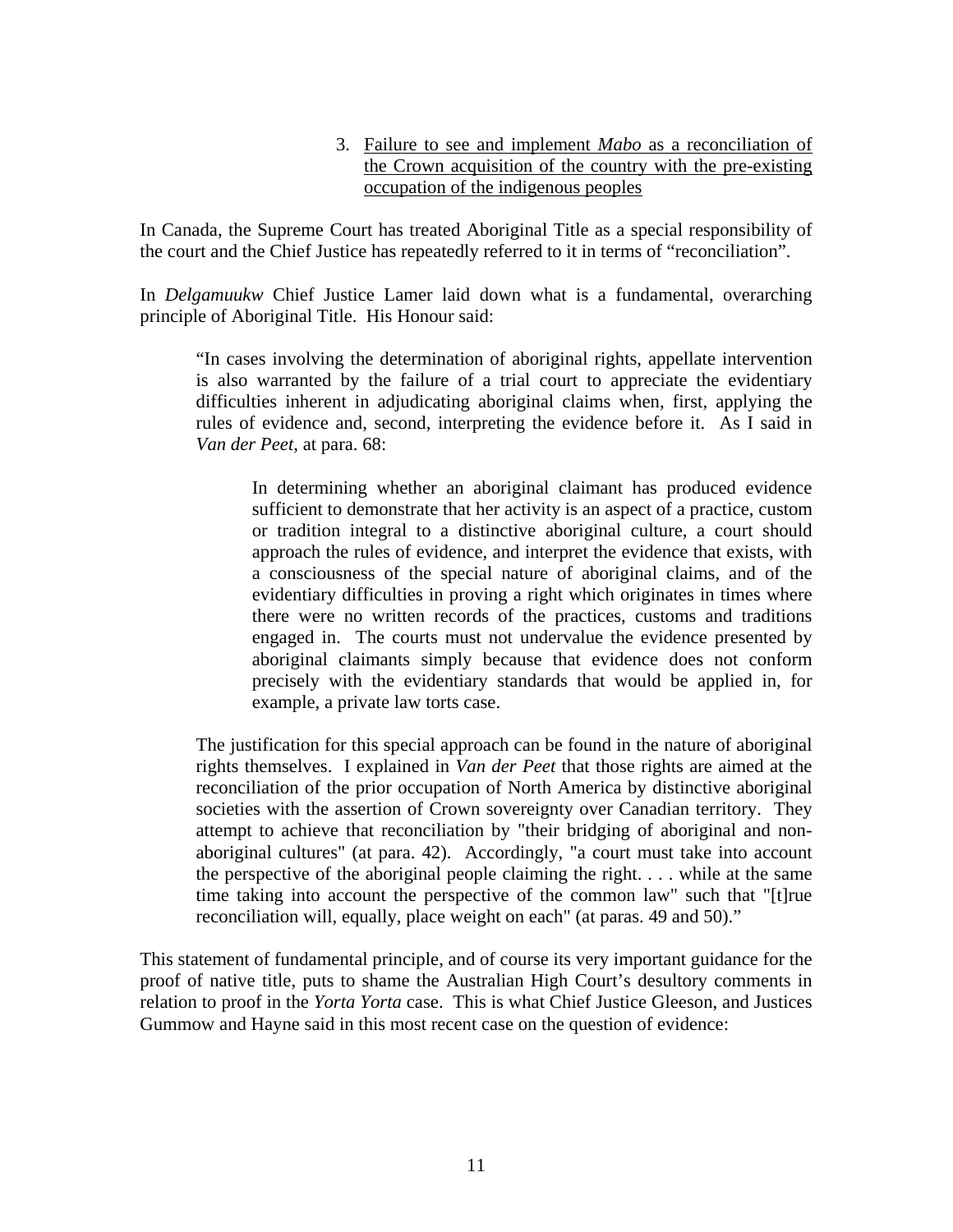"When the primary judge was hearing evidence in this matter the *Native Title Act*  provided that, in conducting proceedings under the Act, the Federal Court, first<sup>1</sup>, was "not bound by technicalities, legal forms or rules of evidence" and, secondly<sup>[2](#page-11-1)</sup>, "must pursue the objective of providing a mechanism of determination that is fair, just, economical, informal and prompt". It may be that, under those provisions, a rather broader base could be built for drawing inferences about past practices than can be built since the 1998 Amendment Act came into operation … The kinds of evidentiary questions which may arise in this regard are well illustrated by *Millirrpum [3](#page-11-2)* but it is neither necessary nor appropriate to consider whether the answers given to the questions that arose in that case were right. Were they to arise again, in proceedings in the Federal Court, it would be necessary to consider them by reference to the *Evidence Act* 1995 (Cth)."

There is no sense that the High Court has any high policy or perspective in relation to the way it approaches native title as a reconciliation between Crown sovereignty and the original occupation of the land by the indigenous peoples. This may have been understandable if their predecessors in *Mabo* had not stated that the historic denial of native title had left the country with that Justices Deane and Gaudron had called a "legacy of unutterable shame". It is completely incomprehensible when you consider the preamble to the Native Title Act upon which the High Court relies in its interpretation of native title. Parliament was unequivocal about the larger policy perspective on native title and its historical and contemporary significance – and the High Court is completely unmoved by any such largeness of spirit.

# 4. Misinterpretation of the NTA

I will not here repeat at length what I said in my Sir Ninian Stephen Lecture<sup>4</sup>, about the High Court's misinterpretation of the definition of native title in section 223(1) of the Native Title Act. The short judgment of Justice McHugh in *Yorta Yorta* tells the truth about what Parliament intended the statutory definition to mean: that it was supposed to define native title according to the common law decision in *Mabo.* In other words the section 223(1) definition did not replace or in any way alter the common law meaning of native title, but was intended to be an accurate and faithful reflection of its meaning at common law. As Justice McHugh said, the majority adopted a "narrower" interpretation of section 223(1) than Parliament intended – to the great detriment of the Yorta Yorta and to indigenous Australians generally.

<span id="page-11-0"></span> $\frac{1}{1}$  $\frac{1}{2}$  s 8(3)

<span id="page-11-1"></span>s 82(1)

<span id="page-11-2"></span><sup>3</sup>  $(1971)$  17 FLR 141 at 151-165

<span id="page-11-3"></span>*"The High Court's abandonment of 'the time-honoured methodology of the common law' in its interpretation of native title in Mirriuwung Gajerrong and Yorta Yorta"* 2003 Sir Ninian Stephen Lecture, Law School, University of Newcastle, 17 March 2003 (see www.capeyorkpartnerships.com)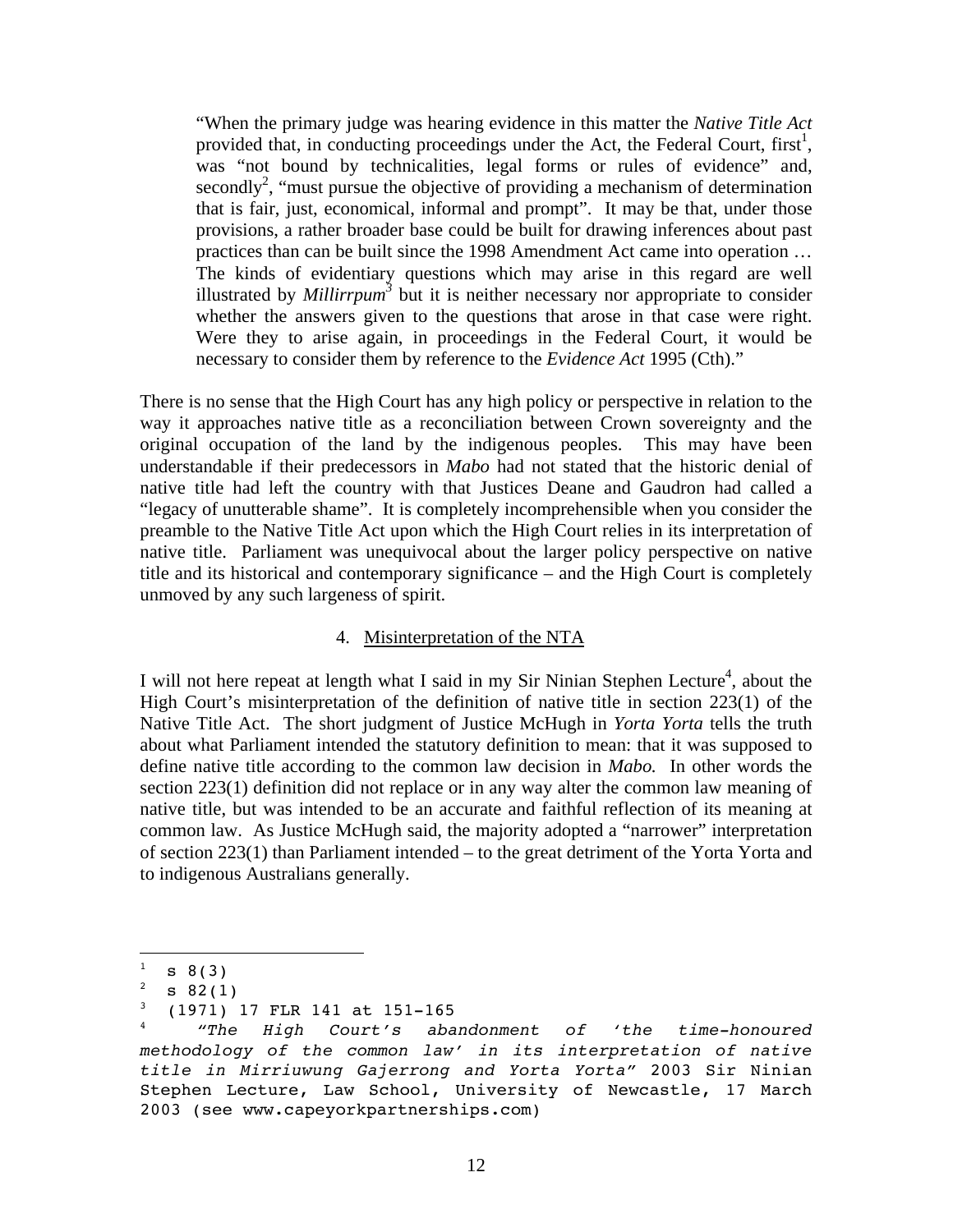In effect, in *Yorta Yorta,* the High Court disavowed native title as a doctrine or body of law within the common law. What this amounted to is a gross dereliction of the court's duty to approach native title law according to what a member of the Supreme Court of Canada, Justice MacLachlin, had referred to in *R v Van der Peet* as "the time-honoured methodology of the common law" – instead the High Court denied that there were "common law requirements" and "common law elements" for the establishment of native title. The judgment of Gleeson CJ and Gummow and Hayne JJ is, in this respect, the most transparently scholastic attempt to disregard this large body of caselaw on native title drawn from right across the common law world. As I said in the Sir Ninian Stephen Lecture, whilst native title is not a common law title (being a title recognised by the common law) – there is *a vast body* of common law which deals with its recognition, proof, enforcement and extinguishment. This body of law has developed over two centuries in decisions of the Privy Council, the United States Supreme Court, the Supreme Court of Canada and numerous other cases concerning West Africa, subcontinental Asia and the Pacific, not the least New Zealand. It is this body of common law which informed the original *Mabo* decision in 1992 and numerous overseas cases were cited by the High Court in that case.

What has happened in *Yorta Yorta* – and in the cases leading up to it – is that the High Court has decided to draw a line between the two centuries of common law leading up to *Mabo,* and the development of Australian native title law since the Native Title Act. By resorting to the legislative definition of native title in section 223(1) the court is intent upon treating the development of native title law *as essentially an exercise in statutory interpretation.* Rather than diligently grappling with what is a complex and unsettled body of law – and importantly, rather than explaining why overseas precedents should be distinguished from the Australian law on the subject – the High Court has conveniently confined their duty to one of interpreting the meaning of statutory clauses. They have conveniently set out for themselves a clean slate upon which they can rule on critical, unresolved conceptual issues in native title, simply on the basis of statutory interpretation. Two critical, unresolved conceptual issues – namely the meaning of "connection" and "continuity" in native title law – cannot be analysed in isolation from the international jurisprudence on native title. Otherwise all is bare assertion.

And indeed it is bare assertion which the High Court has served up to the Yorta Yorta who pleaded their case in the expectation of a fair hearing of their claim in accordance with the common law. The High Court has served up fundamental derogations of the rights of indigenous people – largely on the basis of bare assertion.

The most startling evidence for this abandonment of the common law is a survey of the cases which are referenced in both *Mirriuwung Gajerrong* and *Yorta Yorta.* Despite the fact that these cases occupy hundreds of pages of judgment, there is literally *no reference* to native title cases other than recent decisions of the court dealing with statutory interpretation. Even the judgments in *Mabo* are not discussed. *Mabo* is only mentioned for contextual and historical purposes – not as precedent for many of the bald assumptions and assertions made by the court.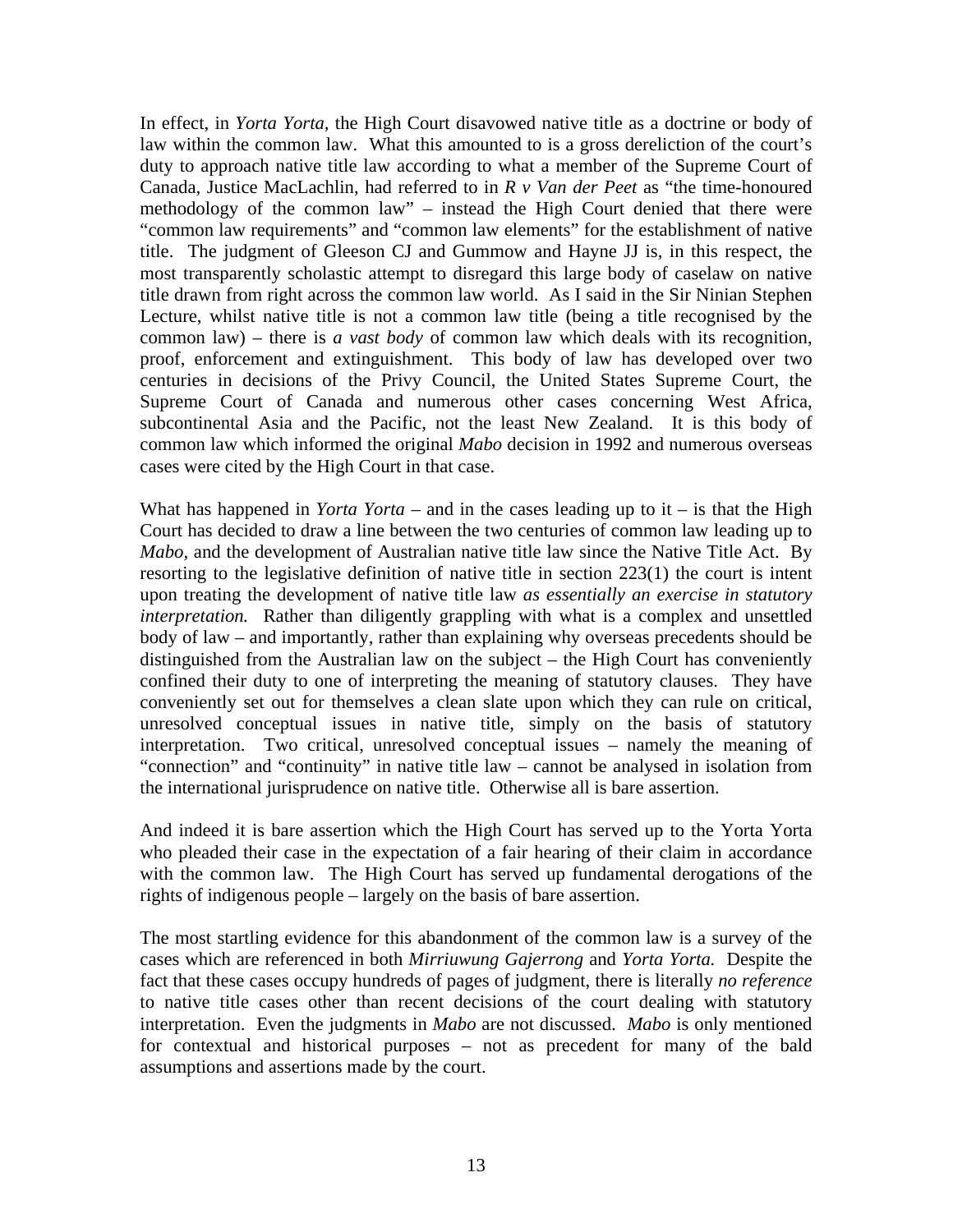In my commentaries in honour of Sir Ninian Stephen I pointed out that the problem did not just lie in the majority judgment of the Chief Justice and Gummow and Hayne JJ. Kirby and Gaudron JJ were also responsible for this disaster. It was reported in the media that Kirby J had admonished counsel at the time of the appeal hearing of *Mirriuwung-Gajerrong* to "stop foraging around the common law" and to instead understand that native title had been "transmogrified" by the Native Title Act. Transmogrification indeed – what we now have is a deformed and unjust Australian native title law, the foundation of which is a blatant misinterpretation of what was intended by the Commonwealth Parliament.

Let me now summarise

### **What we are left with**

- 1. Native title without any economic benefit
- 2. Unfair denial of land justice and the failure to use Eddie Mabo's legacy to settle the indigenous land justice problem in our country
- 3. Lose-Lose procedural framework that is marked by a. debilitating high transaction costs
	- b. debilitating high opportunity costs
- 4. Prospect of long-term Australian under-performance in land and resource development
- 5. The problems with revisiting the allocation of rights and interests under the NTA and other legislation

# **Moving from a Lose-Lose Framework to a Win-Win Framework**

The opportunity and transaction costs of the Native Title Act must be the subject of careful and urgent consideration. The administration of the legislation, the costs of preparing and prosecuting claims and following the procedures of the Native Title Act, versus the returns in terms of title determinations and economic and social advantages for Aboriginal people – do not add up and do not make sense. When the costs and lost opportunities are considered for all parties (including governments and industry parties) then the opportunity and transaction costs problems seem to be a universally shared problem: all sides, including Aboriginal people, are paying high costs for small or no returns.

The situation is a lose-lose situation, and strategic thinking is required to see how it is that win-win approaches to native title might work. The advantage for Aboriginal interests in the current strategic context is that those interests that oppose or at least resist native title are also suffering from the high opportunity and transaction costs. Whilst Aboriginal people may be getting limited and delayed returns from the native title systems, the other parties are also bearing significant burdens. These other parties also have an interest in reform and new strategies.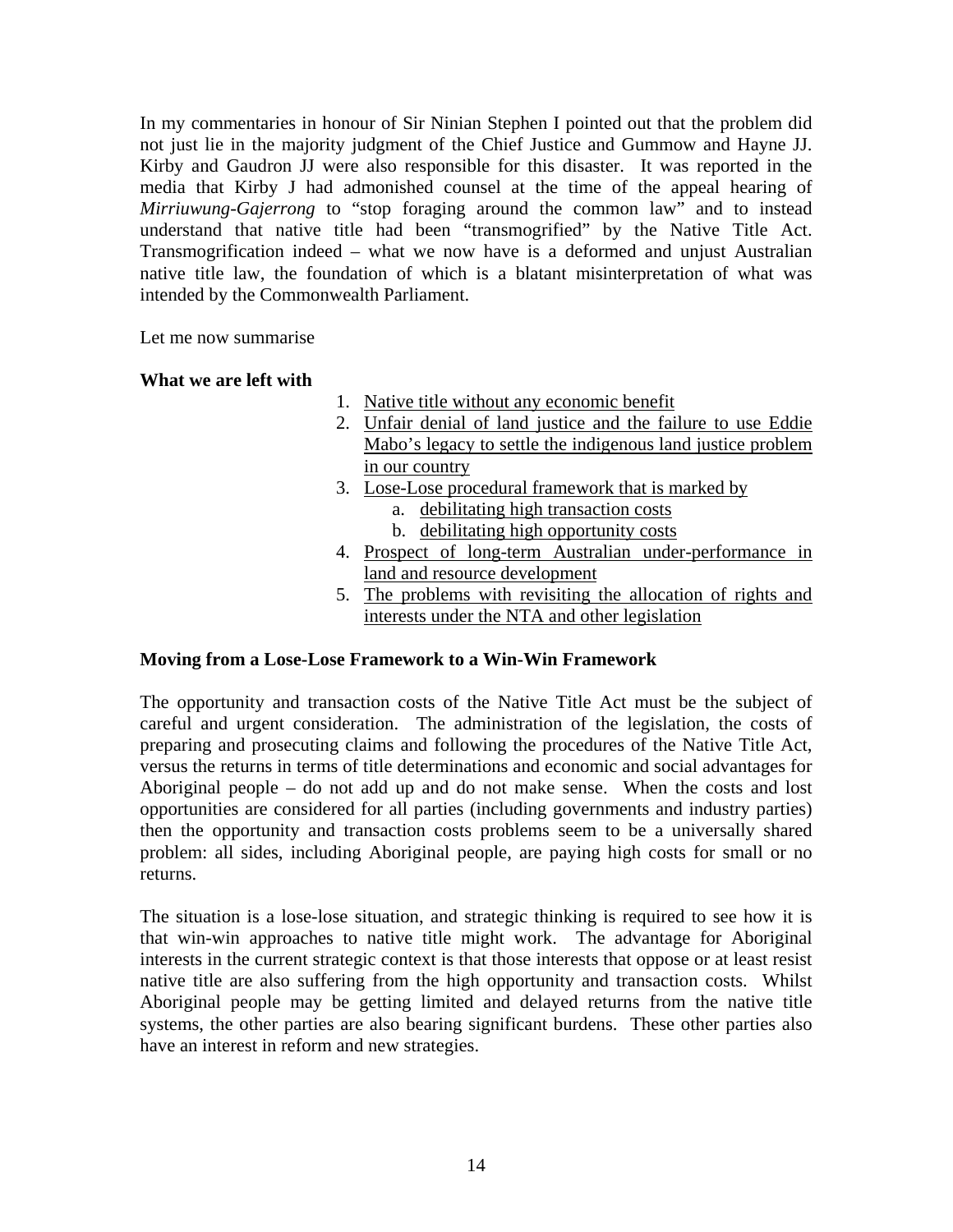The current legislative scheme is flawed because it is the outcome of a (necessary and inescapable) win-lose struggle between Aboriginal people and other interests (governments and industries). Whilst both sides have secured "wins" against "losses" by the other side, the total outcome is in reality a "lose-lose" situation for all parties.

Whenever change is considered, both sides think in terms of winning against losses by the other side. This is what the governments and industry did in the 1998 amendments to the 1993 legislation. Whilst they succeeded in derogating from the rights of Aboriginal people in a discriminatory and unjust way, the totality of the outcome has not delivered a clear "win" for governments and industry. The Alternative State Regimes have not delivered the kinds of solutions to the mining industry which they were hoping for.

The fact is that a "win-lose" approach to thinking about native title will not work for either the proponents or opponents of native title. Only "win-win" solutions are likely to lift parties out of their entrenched and defensive positions.

The difficulty is that "win-win" solutions are unlikely to emerge from any process sponsored by government. Governments, whilst purporting to be independent arbiters or brokers representing the interests of the whole community including the Aboriginal communities, are partisan in favour of its own interests and that of industry – ahead of Aboriginal interests. When reform or any form of change is placed into the public policy/legislative reform process, the struggle immediately becomes one of parties seeking to advance at the expense of other parties. Each side enters into the debate seeking not only to preserve its own position, but to enhance that position at the expense of concessions or defeats by the other side. What emerges from this adversarial, tug of war public reform process is then usually some form of compromise that is cobbled together. Whilst compromise is inevitable and probably necessary, the problem is that rather than being a "highest common denominator" outcome, the results from the adversarial public policy development process is the worst form of compromise: "the lowest common denominator" outcome.

So the native title process – whilst producing meagre native title determinations for Aboriginal people and producing some land use outcomes for governments and developers – is really not optimal. It is nearly grid-locked by an adversarial framework that encourages parties to only see what is in their own interests, rather than seeing how mutual interests could be served.

# **Two basic challenges**

At its essence, two of the most basic challenges facing the native title system are posed in the following questions:

• How can we have a system where it is in the interests of, or at least not seen to be at all contrary to the interests of government, industry and the public interest, for Aboriginal title to be settled where it potentially exists?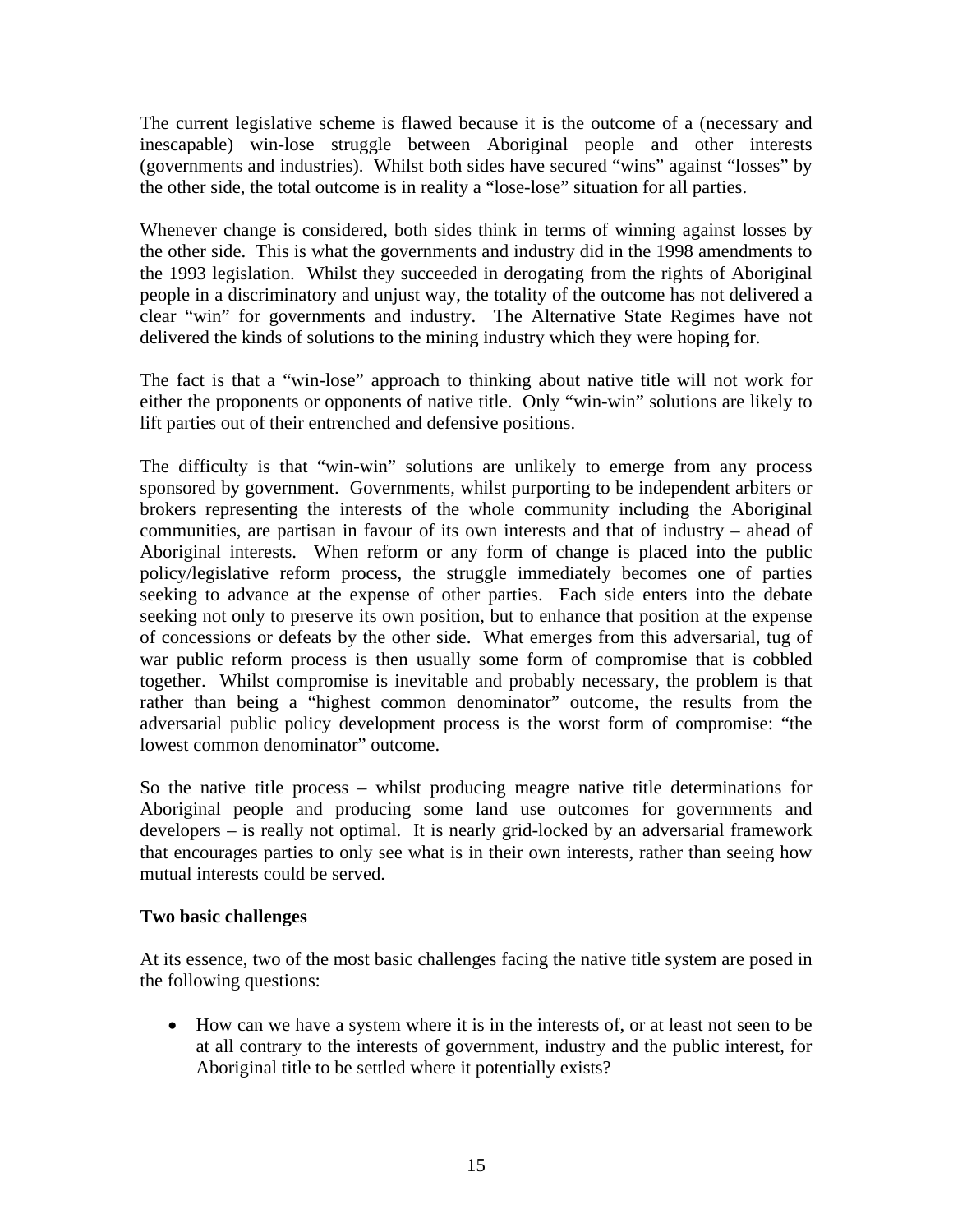• How can we have a system where it is in the interests of Aboriginal people for economic development to proceed efficiently and with the support of Aboriginal people?

#### **Rules of engagement**

The first phase of any serious exploration of reform must be to see if there are any solutions that will address the needs of all parties. Such an exploration would need to be premised on the following principles:

- That parties are not required to surrender or to concede any property or procedural rights under the law
- That, if there is a change in the allocation of rights under the law, rather than losing such rights, such rights should be "converted" into rights that are of equivalent or greater value
- That such "conversions" or "exchanges" in the allocation of property or procedural rights should be rationally attractive to the parties so that they choose to make the changes because they see it is in their own interests for the changes to be made

In other words, the challenge is to find truly "win-win" solutions.

Native title legislation and the allocation of rights in property and procedure is vastly and particularly complicated – not the least because of the adversarial political process that followed the Mabo decision and the passage of the Native Title Act – and they were not constructed with an eye to mutual interest and common ground. There are potentially other ways to achieve "certainty" which are more workable and which encourage both sides to support outcomes for the other side. It is not the case that all options and possibilities have been explored and exhausted.

Let me now close with one final point.

#### **The Yorta Yorta had proved their case**

Contrary to the High Court's dismissal of the *Yorta Yorta* appeal, the Yorta Yorta People had proved their case. The trial judge, Justice Olney, made three crucial findings of fact that, in my view, mean that the Yorta Yorta proved their case.

Firstly, Justice Olney found that Aboriginal people were in occupation of the claimed land at the time of sovereignty.

Secondly, Justice Olney found that two of the ancestral figures – Edward Walker and Kitty Atkinson/Cooper – were descended from those who occupied the land at the time of sovereignty.